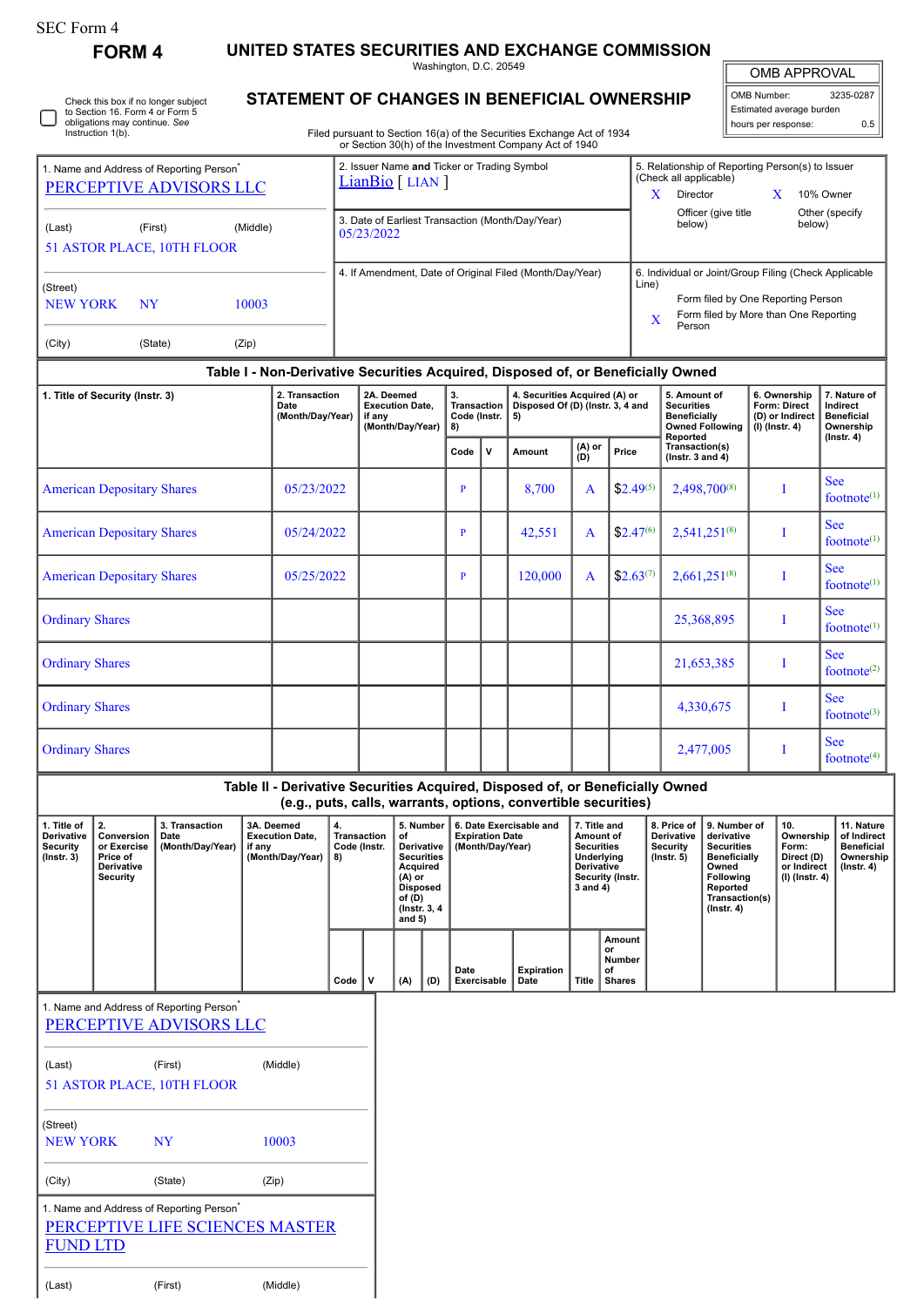|                                        | 51 ASTOR PLACE, 10TH FLOOR                                                                           |          |  |  |  |
|----------------------------------------|------------------------------------------------------------------------------------------------------|----------|--|--|--|
| (Street)<br><b>NEW YORK</b>            | NY                                                                                                   | 10003    |  |  |  |
| (City)                                 | (State)                                                                                              | (Zip)    |  |  |  |
| <b>LEV LB Holdings, LP</b>             | 1. Name and Address of Reporting Person <sup>®</sup>                                                 |          |  |  |  |
| (Last)                                 | (First)<br>51 ASTOR PLACE, 10TH FLOOR                                                                | (Middle) |  |  |  |
| (Street)<br>NEW YORK NY                |                                                                                                      | 10003    |  |  |  |
| (City)                                 | (State)                                                                                              | (Zip)    |  |  |  |
|                                        | 1. Name and Address of Reporting Person <sup>®</sup><br><b>Perceptive Xontogeny Venture Fund, LP</b> |          |  |  |  |
| (Last)                                 | (First)<br>51 ASTOR PLACE, 10TH FLOOR                                                                | (Middle) |  |  |  |
| (Street)<br>NEW YORK NY                |                                                                                                      | 10003    |  |  |  |
| (City)                                 | (State)                                                                                              | (Zip)    |  |  |  |
| <u>C<sub>2</sub></u> Life Sciences LLC | 1. Name and Address of Reporting Person <sup>*</sup>                                                 |          |  |  |  |
| (Last)                                 | (First)<br>51 ASTOR PLACE, 10TH FLOOR                                                                | (Middle) |  |  |  |
| (Street)<br>NEW YORK NY                |                                                                                                      | 10003    |  |  |  |
| (City)                                 | (State)                                                                                              | (Zip)    |  |  |  |
|                                        | 1. Name and Address of Reporting Person <sup>*</sup><br><b>Perceptive Venture Advisors, LLC</b>      |          |  |  |  |
| (Last)                                 | (First)<br>51 ASTOR PLACE, 10TH FLOOR                                                                | (Middle) |  |  |  |
| (Street)<br><b>NEW YORK</b>            | NY                                                                                                   | 10003    |  |  |  |
| (City)                                 | (State)                                                                                              | (Zip)    |  |  |  |
|                                        | 1. Name and Address of Reporting Person <sup>®</sup><br><b>LEV LB Holdings GP, LLC</b>               |          |  |  |  |
| (Last)                                 | (First)<br>51 ASTOR PLACE, 10TH FLOOR                                                                | (Middle) |  |  |  |
| (Street)<br>NEW YORK                   | $_{\rm NY}$                                                                                          | 10003    |  |  |  |
| (City)                                 | (State)                                                                                              | (Zip)    |  |  |  |
| <b>EDELMAN JOSEPH</b>                  | 1. Name and Address of Reporting Person <sup>*</sup>                                                 |          |  |  |  |
| (Last)                                 | (First)<br>51 ASTOR PLACE, 10TH FLOOR                                                                | (Middle) |  |  |  |
| (Street)<br><b>NEW YORK</b>            | NY                                                                                                   | 10003    |  |  |  |